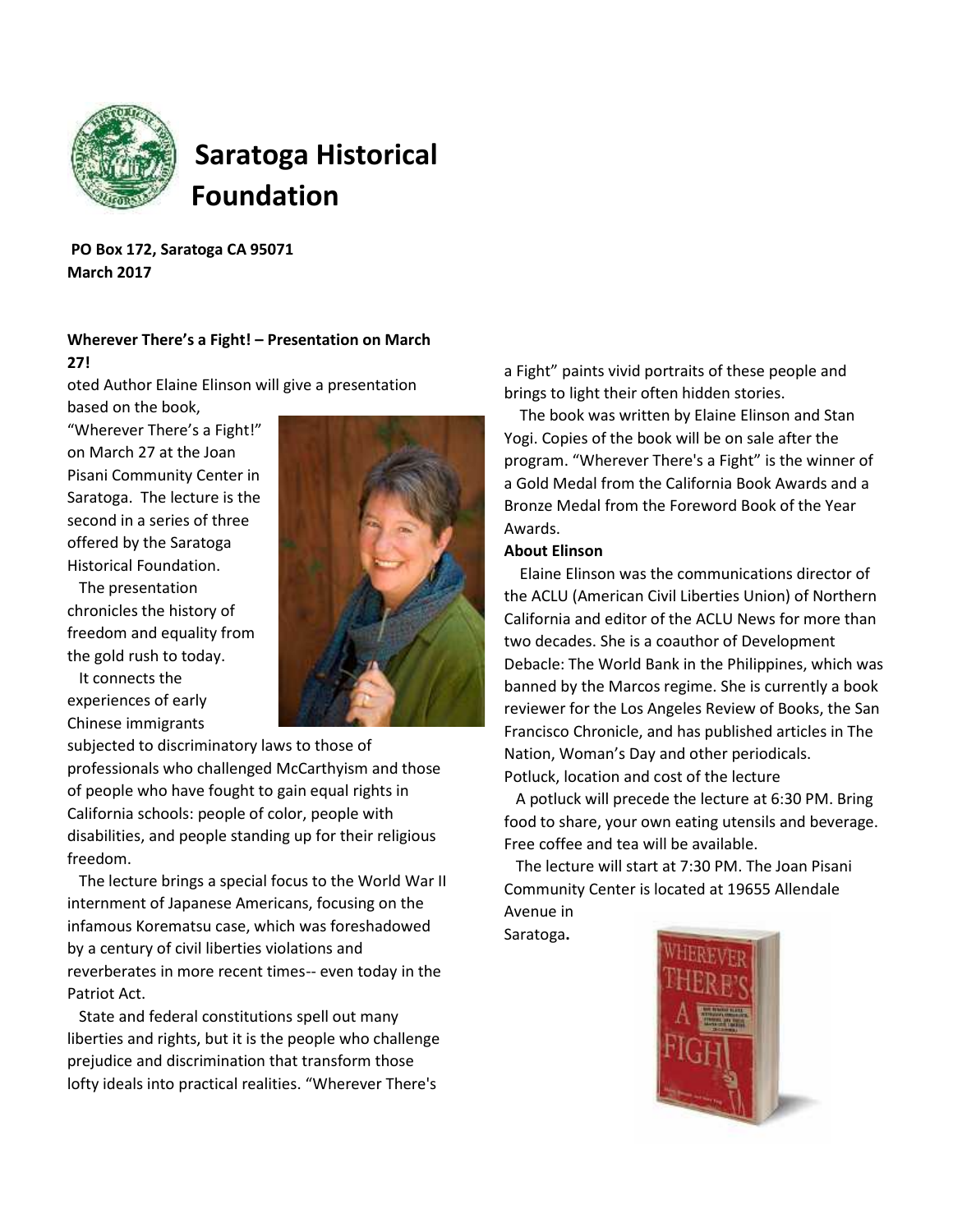**March is Women's History Month — Saluting Saratogan Patricia Miranda** Patricia Noriko Miranda (born June 11, 1979 in Manteca, California) is a former American collegiate wrestler. She was the first American woman in Olympic history to receive a medal in woman's



Olympic wrestling, winning the bronze at the 2004 Summer Olympics games in the 106 lb weight class.

As the daughter of political refugees from Brazil, Miranda began her wrestling career at age eleven by becoming the first female to wrestle, at Redwood Middle School and Saratoga

High School. Her father initially opposed her wrestling and once threatened to sue her high school for allowing his daughter to wrestle on the boys' team. He eventually allowed her to wrestle as long as she maintained a 4.0 grade point average.

She continued wrestling at Stanford University and eventually earned a spot on the all-male NCAA Division 1 roster as a 125-pound starter. During her senior year, Miranda became only the second woman in NCAA



suggestions for the newsletter, e-mail the newsletter  $\vert$ editor at: annette@saratogahistory.com Saratoga. Call 408-867-4311 for more information or go up to www.saratogahistory.com. For comments or

Miranda earned a bachelor's degree in Economics and a Master's in International Policy Studies from Stanford University. In 2005 she won a highly competitive The Paul & Daisy Soros Fellowships for New Americans to help support her graduate studies in law. In 2007, she received her Juris Doctorate from Yale Law School. Today she is a successful attorney at the law firm: Miranda, Magden & Miranda in Salinas.

#### **Career highlights**

Patricia Miranda was also named the 2004 Woman of the Year by USA Wrestling, the national governing body for amateur wrestling. She was selected by Newsweek for its year-end issue in December 2003 known as its prestigious Who's Next edition—the only athlete in the US selected for this honor. Her personal story attracted the attention of national magazines and newspapers and helped promote the sport of women's wrestling.

#### *Olympic Games*

Bronze Medal – Freestyle – 48 kg 2004 – Athens, Greece

#### *World Championships*

Bronze Medal – Freestyle – 51 kg 2006 – China Silver Medal – Freestyle – 48 kg 2003 – United States Silver Medal – Freestyle – 51 kg 2000 – Sofia, Bulgaria *World Cup Championships*

Gold Medal – Freestyle – 51 kg 2007 – Russia Gold Medal – Freestyle – 51 kg 2003 (Named Most Outstanding Wrestler, 2003) *Pan American Games* Gold Medal – Freestyle – 48 kg 2003 – Santa Domingo, Dominican Republic

#### **Need Good Luck? Rabbit, Rabbit**

Since the 1900s, rabbit, rabbit is a superstition found in Britain and North America that a person should say or repeat the word "rabbit" or rabbits" or some combination, out loud upon waking on the first day of the month and before getting out of bed. By following this routine, it will ensure good luck for the duration of that month.

British Writer Simon Winchester went for 696 months before he forgot to say "rabbits" one day. According to the superstition, if you forget, at the end of the day you can say right before you go to sleep tibbar, tibbar (rabbit spelled backwards) to get back into good graces.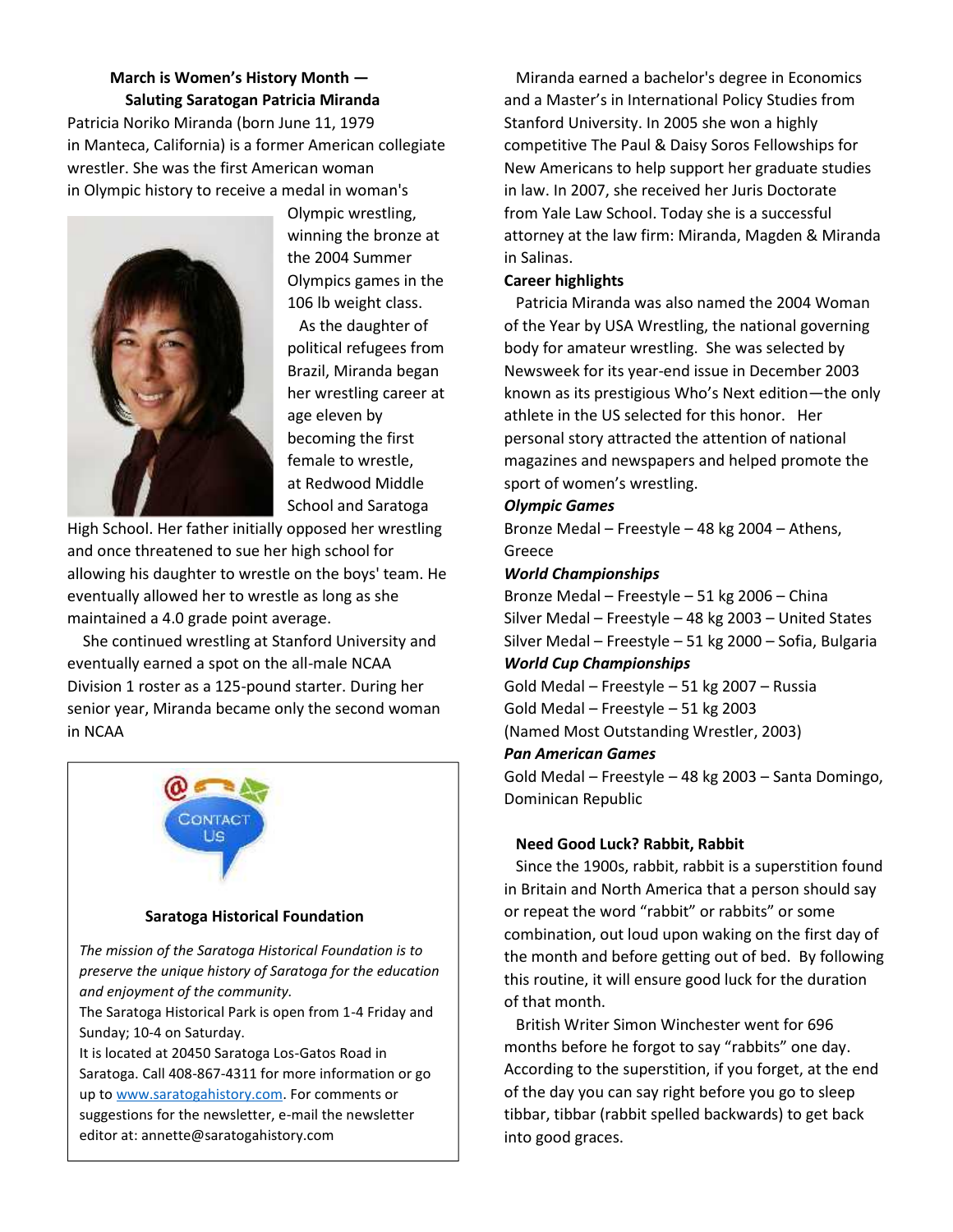

#### **March 10- July 9**

New Exhibit: Open Wide—Painless Parker and the History of Dentistry, Saratoga History Museum **March 18** Fifth Annual Blossom Festival, 10-4 PM **March 27** Lecture Series: "Wherever There's A Fight" by Elaine Elinson, 7:30 PM, Joan Pisani Community Center **May 1** Arbor Day and the Dedication of the Madronia Cemetery and Arboretum 4:00 PM **May 17** Final in our Lecture Series: TBA, Foothill Club **May 21** Honoring Saratogans dinner, 4:30 PM, Foothill Club

#### **Open Wide—Painless Parker and the History of<br>Radiate Sale Dentistry**



A new exhibit opens March 10 and will run until July 9 entitled "Open Wide--Painless Parker and the History of Dentistry."

The exhibit will cover the history of dentistry from the 1700s to the present. Actual dentist tools and flyers will be part of the exhibit.

Painless Parker was one

of the most famous dentists in the early 1900s. His fame continued when he moved from the East Coast to Saratoga in 1915. He used showmanship – including elephants, musical bands and other unique marketing tools to gain attention and to disguise the patient's pain. He created the Parker Dental Circus, a traveling medicine show with his dental chair on a horse-drawn wagon while a band played. The band attracted large crowds and hid the moans and cries of patients who were given whiskey or a cocaine solution that he called "hydrocaine" to numb the pain. He charged 50 cents for each extraction and promised that if it hurt, he'd pay the patient \$5.

At one point he claimed to have pulled 357 teeth in one day, which he strung on a necklace.

Parker was also one of the first to teach the importance of good health care.

When he moved to California he bought 300 acres of land next door to SF Newspaper Publisher Fremont Older in Saratoga.

#### **Save the Date: Arbor Day**

Arbor Day and the dedication of the new Madronia



arboretum will take place on May 1 at 4 PM at Madronia cemetery. Sponsored by the city of Saratoga, the public is invited to attend. A formal presentation, light refreshments, and music will be part of the ceremony.

#### **Honoring Saratogans—May 21**

The Saratoga Historical Foundation will honor Nancy Anderson, Jill Hunter, and Linda and Ron Hagelin with



a catered dinner on May 21 from 4:30 to 6:30 PM at the Saratoga Foothill Club as part of "Honoring Saratogans." The event will honor

these Saratogans for making significant contributions in the areas of community service, local history, and service. This is the third year the popular program has been held.

Reservations can be made by purchasing a ticket for \$50 for Saratoga Historical Foundation members; \$55 for non-members. Send your check to Honoring Saratogans/SHF at PO Box 172, Saratoga, CA 95071. Questions? Call 408-867-4311 or e-mail info@saratogahistory.com. Send your check today to reserve a spot for this popular event.

#### **Estate Sale—SHF Fundraiser Scheduled for August 12**

The Saratoga Historical Foundation will be holding an



estate sale fundraiser on August 12 with proceeds to benefit the construction of a blacksmith exhibit. Vintage jewelry, collectible

artwork, antiques, garden items, plants, kitchenware, and more will be available to purchase. Donations welcome. Call 408-867-4311 for more information.

\_\_\_\_\_\_\_\_\_\_\_\_\_\_\_\_\_\_\_\_\_\_\_\_\_\_\_\_\_\_\_\_\_\_\_\_\_\_\_\_\_\_\_\_

Condolences are extended to the family of Peggy Corr who recently passed away.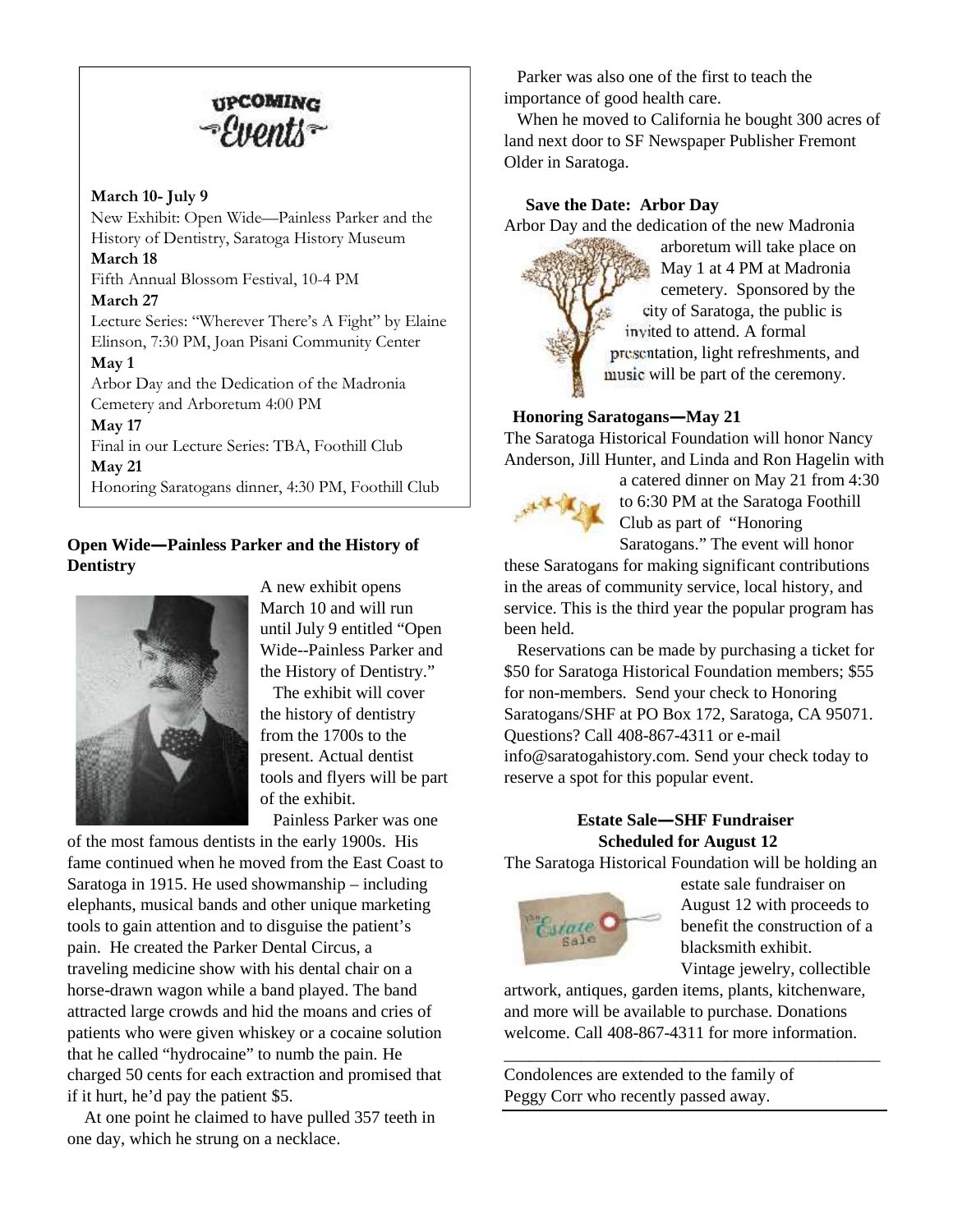#### **Come to the Blossom Festival—March 18— Free!**

The thunder of taiko drums will open the fifth annual Blossom Festival March 18 and will be held in the blossoming Saratoga Heritage Orchard and Civic Center at 13777 Fruitvale Avenue in Saratoga. Produced by the Saratoga Historical Foundation and sponsored by the City of Saratoga, the event is free and includes live music, antique cars, crafts, art, history, poetry and more.

The Blossom Festival commemorates and preserves the memory of the original festival and its historic celebration of Saratoga's agricultural and communityfocused life. The valley was once the leading producer of prunes and agriculture was its most important industry. By holding the event in the Heritage Orchard and the surrounding area— it is easy to remember not



only the beauty of the orchards but the importance. **New this year**

New this year will be special guest Joan Morris, columnist of Animal Life in the Mercury News who will be on hand to answer

questions about pets, animals, and garden issues. **Wide range of music**

Lee Anne Welch and her students provide foot tapping fiddler music; Toot Sweet, a Dixieland jazz band provides the sounds and spirit of New Orleans and Dolce Musica croons a mix of Motown and pop on the center stage. Also on hand will be Karen Fedor and Lovin' Ukes and members of the Spirit of Sunnyvale Community band providing old time tunes. **Fun children's activities**

Children and adults can choose from a wide range of



activities including gardening, straw art, face painting,

origami, straw figure making and flower plate decorating. The Saratoga Library will have a special story hour each hour in the Warner Hutton house. And the petting zoo will have a selection of cute baby animals to pet. Girl Scouts will have several activities for children to enjoy.

#### **Old time films of Santa Clara Valley**

California Pioneers of Santa Clara County will provide some old time films of Santa Clara Valley at 1:00 PM.

#### **Original poetry**

Former Poet Laureates Parthenia Hicks, Dave Denny, Cupertino Poet Laureate Ann Muto and Poet Jade Bradbury will hold original poetry readings at 11 AM in the Warner Hutton house. Copies of their books will also be on hand for autographing and selling.

Also be sure to see in the Warner Hutton House aerial photos of Saratoga from the Saratoga History Museum; local history books for sale; a display covering the history of the Blossom Festival; prune tasting courtesy of Novakovich ranch; canning display; and a cooking herb display.



#### **Old time vehicles on display**

The Santa Clara Valley Model A Ford Club and the Santa Clara Valley Model T Ford Club will showcase their cars. The Early Days Gas Engine and Tractor Association will also provide an assortment of old time engines and farm equipment thanks to

Chuck Schoppe who organized the three groups. A highlight this year is a restored 1921 Ford Model TT Huckster truck with a carousel band organ.



The Santa Clara County Fire Department and Saratoga Fire District will also be on hand to meet the public.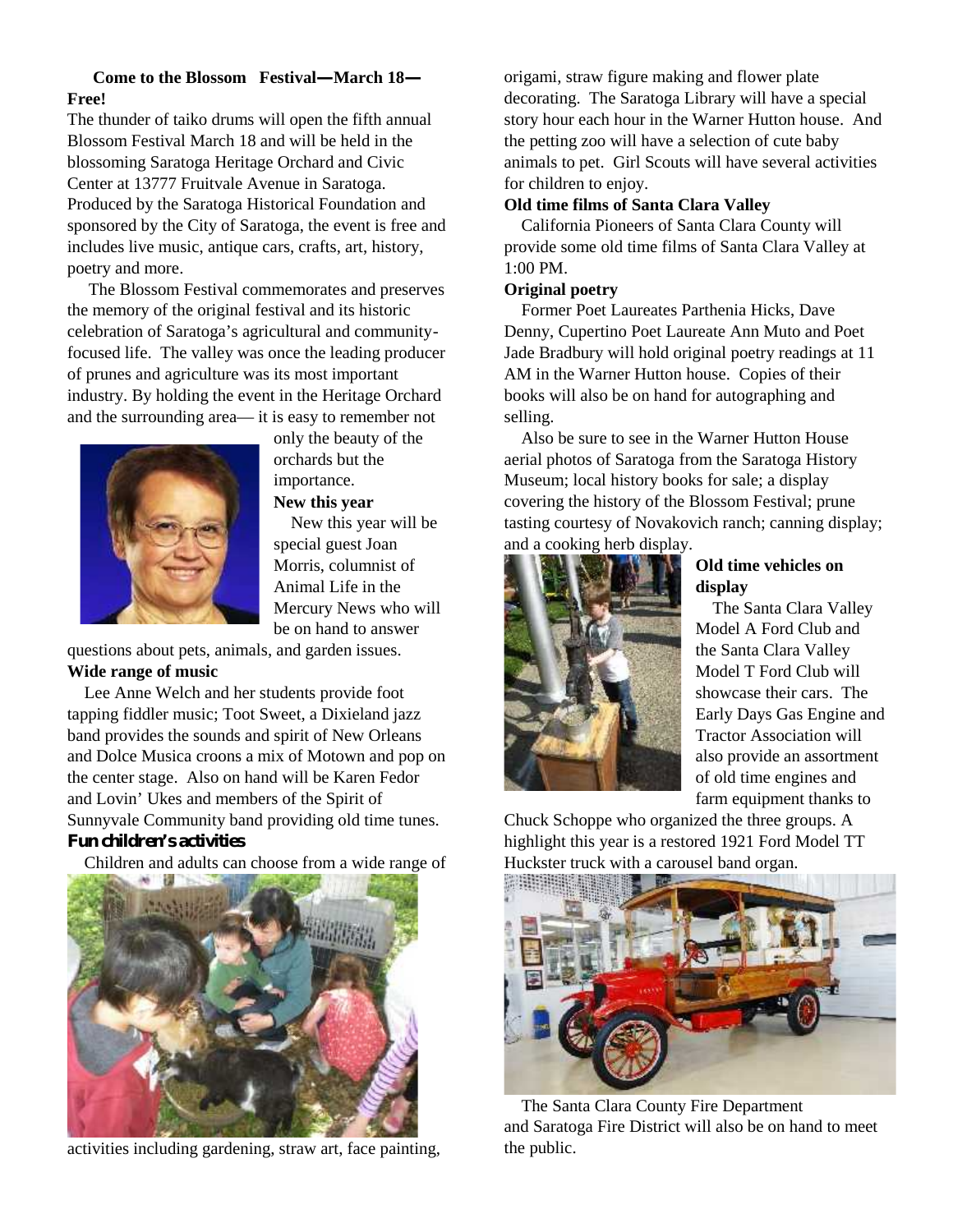#### Continued from page 4

#### **Fun shopping**

Local artisans will be selling original lavender sachet, soap, hand crafted pillows, blown glass, silk scarves, jewelry, vintage button jewelry and more. **Original art**

Artists from several local art organizations will display and sell original art, cards and other items.

### **Connect with many organizations**

According to Youth Science Institute Ethan Federman, "This is my favorite festival!"



Many organizations such as YSI will have informative displays including the Santa Clara Valley Beekeeper Guild, Master Gardeners, Midpeninsula Regional Open Space, Japanese American Museum, Hakone Gardens, West Valley Clean Water, CERT, American Red Cross and BookGoRound. Local organizations participating also include the Saratoga Rotary, American Association of University Women, Foothill Club, West Valley Kiwanis, Silicon Valley Shakespeare, Sister City, Peninsula Youth Theatre, Parks and Recreation Commission, Village Gardeners and the City of Saratoga.



#### **Walk through the orchard**

Take a docent-led history walk through the blooming Heritage Orchard and see a seasonal display of the orchard.

#### **Be sure to see the history corner**

Mountain Charlie chapter of E Clampus Vitus, Cupertino History Museum, and Sunnyvale Historical Society will have tables with information and items to sell or see.

Authors Robin Chapman of the "Lost Orchards of Silicon Valley," Janet Schwind, author of "South Skyline Story," Lisa Newman, author of the "Love of Apricots" cookbook; Michael Brookman and Ian Sanders authors of "A Visual History of Pacific Congress Spring" will also be available for autographing and selling books.

#### **Don't cook or worry about washing dishes**

A wide selection of gourmet food trucks will be on hand and located near the music. Tables and chairs are available for enjoying a meal and the great music.



#### **Free parking**

Free parking is available in lot 4 at the West Valley College parking lot from 8 to 5 PM on March 18. **Meet your favorite Saratoga costumed figure**

Over 15 costumed historical characters representing community leaders, artists and more from Saratoga's past will be on hand thanks to Laurel Perusa. Be sure to ask them a question. Or have your picture taken with one of them.

#### **History of the Blossom Festival**

The Blossom Festival was first produced in Saratoga in 1900. The event was produced after several years of drought ended and a good crop was predicted.

Sunshine Williams, the originator of the event, invited people from around the area to come to Saratoga to see all the blossoming orchards and to enjoy the hospitality of Saratoga. The event was so successful it was held each year until World War II.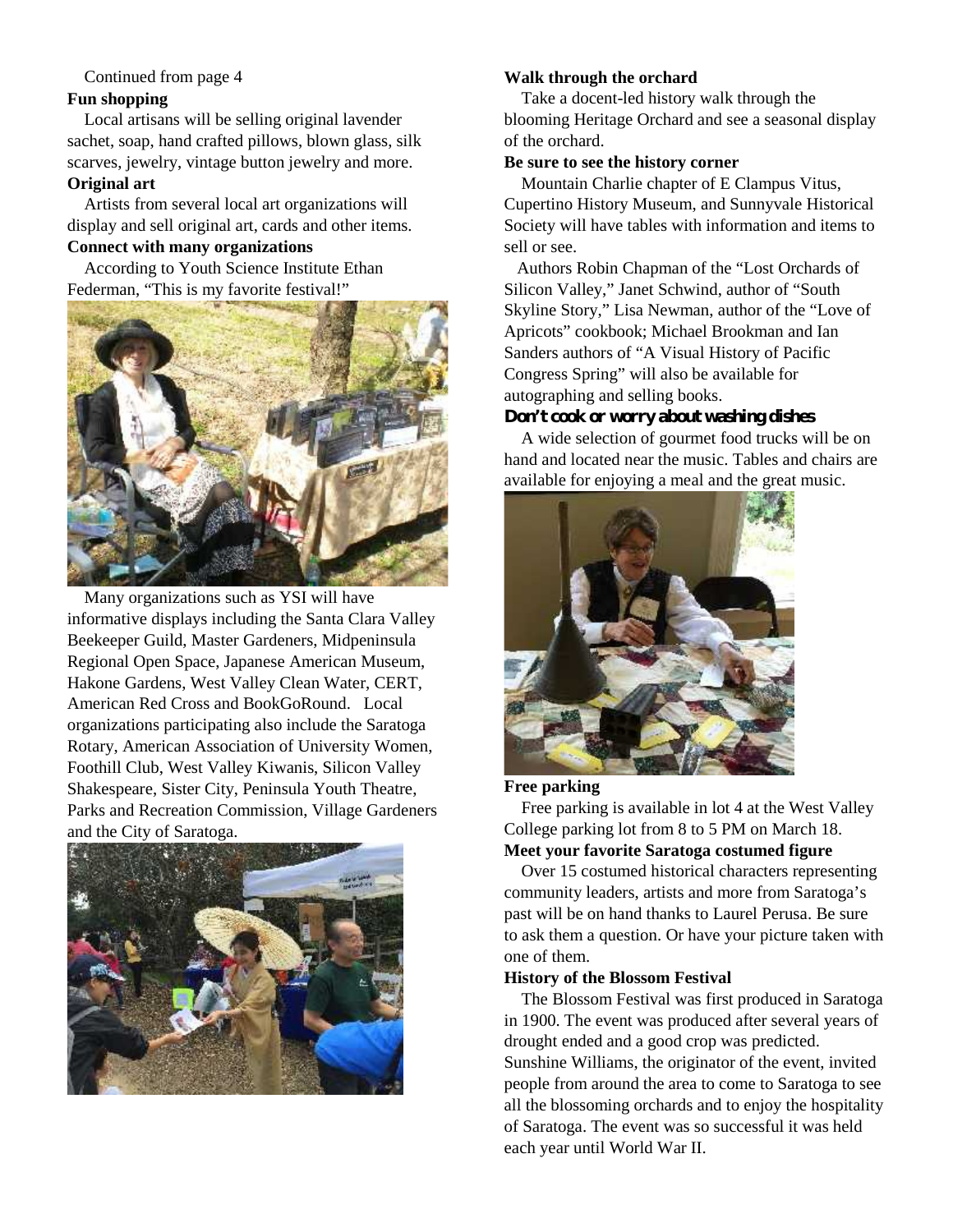#### **A Town of Mills in the 1800s**

The natural resources of Saratoga—water and timber was an automatic draw to many in the 1800s. William Campbell built a lumber mill to harness the power of water. Charles Maclay operated a flour mill and a tannery.

When Erwin King and his brother, William came to Saratoga in the 1860s they settled on Saratoga as the location to build a paper mill. Paper was in demand since most of it had to be shipped in. Santa Clara Valley was booming with growth. Building material and wood for fuel was readily available. Mountain streams provided the power. And farmers were eager to sell straw for making paper.

Water rights were promptly negotiated with Charles and John Maclay with the two splitting the water with the Kings.

The Saratoga Paper Mill was the first steam-powered mill and established in September 3, 1868. The mill manufactured rough brown wrapping paper sometimes called butcher paper.

Adolph Pfister, an agent for paper sales entered into partnership with the King brothers a few years later.

The mill prospered with 20 men employed; producing 200 reams of paper day. In a short period of time they began looking for methods to expand and increase production.

Pfister decided to buy the James Lick Mill in Alviso and convert the flour mill there to a paper mill.

In 1874 a merger took place with the Saratoga Paper Mill and the Lick property. Operation would continue under the name, Saratoga and Lick Mills Paper Manufacturing Company.



Erwin King was made manager of the Lick Mills and his brother William continued the Saratoga mill operation.

The merger did not last. In 1878, Alfred Remington of New York segregated the Lick property. The Kings and Pfister continued the operation of the Saratoga mill.

Pfister acquired the controlling interest in the Saratoga mill but the Kings were the ones who managed the day to day operation. In 1883 the mill burned down due to an incendiary. The exact cause was never determined. Pfister decided not to rebuild because of complaints about pollution.

In 1870 Peter Somerville and his son decided to leave the paper mill and open a pasteboard mill across the creek. Pasteboard was in high demand and could be used for making boxes. The Somerville Pasteboard Mill swung into operation.

In 1879 James and Peter Brown decided to purchase the mill from the Somervilles. They renamed the mill Caledonia Pasteboard Mills. They hired Robert Oram and Ah Que who both had experience in paper making. The mill was flourishing with 10-12 full time workers. The pasteboard was hauled in wagons to San Jose for shipment by rail to San Francisco.

In 1880 they decided to expand operation and moved the mill to Corralitos to the site of a former flour mill. In 1883 they bought all the equipment salvaged from the Saratoga Paper Mill. Growth continued and they opened a branch office in San Francisco. They stayed in Corralitos until 1903. The Corralitos paper mill is shown below.



#### **Membership Renewal Time**

If you haven't renewed your membership, you'll soon be getting a second notice in the mail. Membership is important because it enables us to provide services like this newsletter, speakers for our lecture series, and more. Please renew your membership when you receive the notice!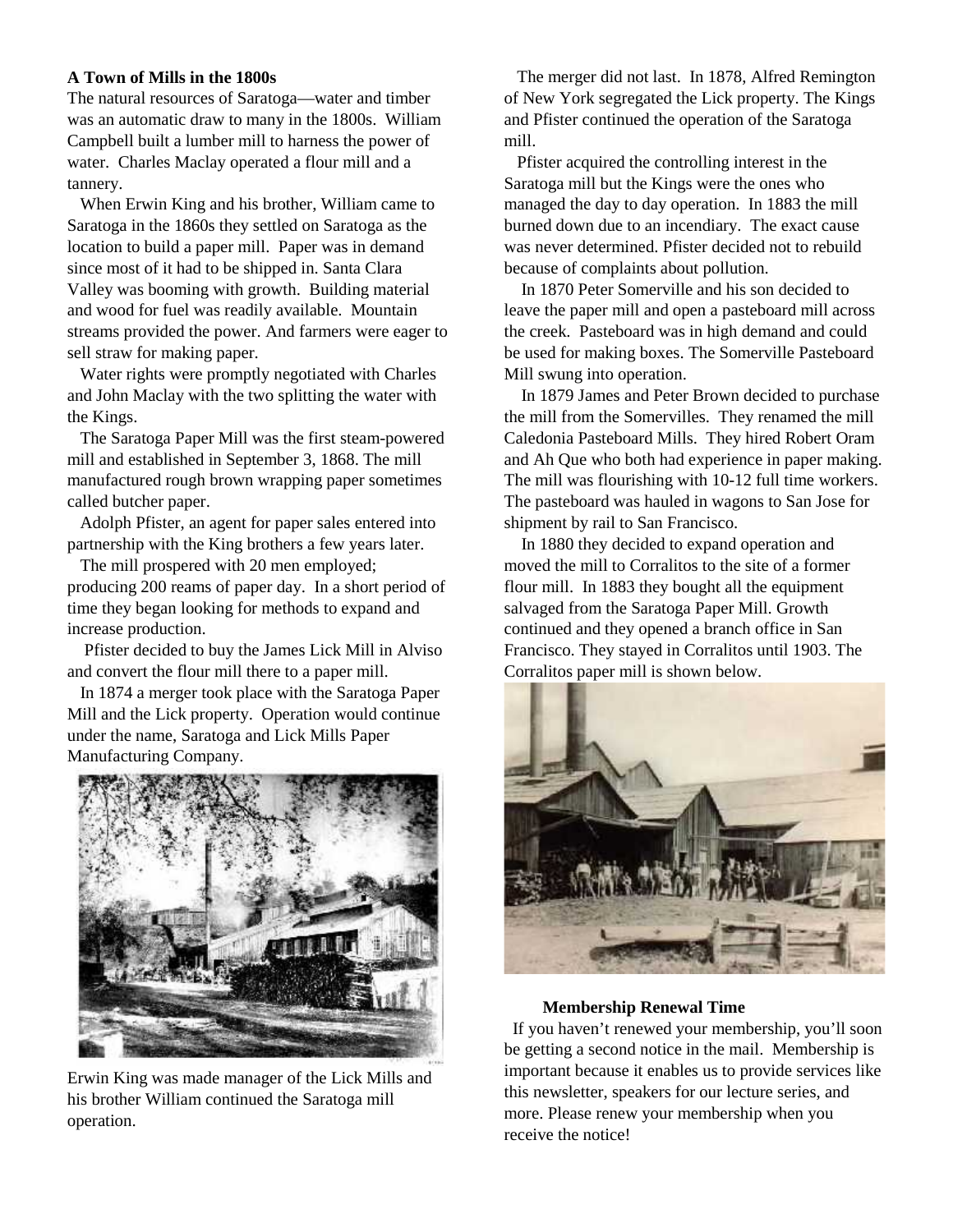#### **Remembering the Paul Masson Champagne Cellars**

March 10, 1990 was the date when Saratoga formally bid au revoir to the Paul Masson Champagne Cellars and Tasting Room located on Saratoga Avenue.

The "Last Pop" celebrated the good bye in style with over 1000 people attending— including many Masson



executives. Speeches, light refreshments, music, and good wine were part of the festivities.

The museum is looking for photos, slides, memories of the Champagne Cellars and

"the Last Pop." If anyone has some, please send to the Saratoga Historical Foundation at PO Box 172, Saratoga, CA 95071 or e-mail annette@saratogahistory.com.

For those who did not see or visit the Champagne Cellars, here's what you missed!

The Champagne Cellars had featured bottling and a tasting room for over 31 years on Saratoga Avenue. The company was the second largest employer in Saratoga—with 350 employees—second only to West Valley College.

Masson executives decided to sell the property and move the facility to Salinas in 1986. It took four years but eventually a housing development replaced the buildings.

Designed by Bay Area architect John Savage Bolles, the Paul Masson Champagne Cellars (and visitor's center) first opened for business in 1959. Bolles was also known for designing Candlestick Park in 1958. It was known as the first modern baseball stadium because it was the first to be built entirely of reinforced concrete.

The ultramodern winery inspired a traveling photographic exhibition based on the work of Ansel Adams and Pirkle Jones, as well as a companion book – "Gift of the Grape" by Lloyd Eric Reeve. At the time it was the most modern winery in the US according to Champagne Cellar executives.

Old oak barrels bearing the Paul Masson crest and a wine press once used by Paul Masson in the early days decorated the parking lot.

The entrance to the cellars featured a unique rotunda with a pool and modern sculpture representing the dancing bubbles associated with champagne.

The unusual design of the building was a frequent conversation topic by local Saratogans who called the

#### building design futuristic and resembling a space ship.



The metal sculpture called "Effervescence of Champagne" was created by Gurdon Woods. Woods, a highly talented sculptor and art educator, was director of the California School of Fine Arts from 1955 to 1965.

Walking up the spiral ramp visitors could see the history of making wine in the Santa Clara Valley in a mosaic mural created by well-known Artist Don Jose Moya del Pino. This panel shows Paul Masson in front of his winery with a bottle of champagne in his hands.



The building included a spacious 10 foot catwalk to tour the entire facility. Visitors would start in the reception area, climb the circular rotunda enter the catwalk, and after the tour return to the reception area. The tour included views of the wine cellar; blending, finishing, and bottling rooms; packaging and warehousing; and champagne aging and processing room. Tours were held daily.

A museum collection of wine vessels some dating back to 1000 BC were also in the tasting room but not for sale. Of course most Saratogans just remember hosting friends and guests at the wine tasting room

Today all that is left is one street in the housing development named Masson Terrace. The neighborhood name was changed from Congress Junction to Champagne Fountain.